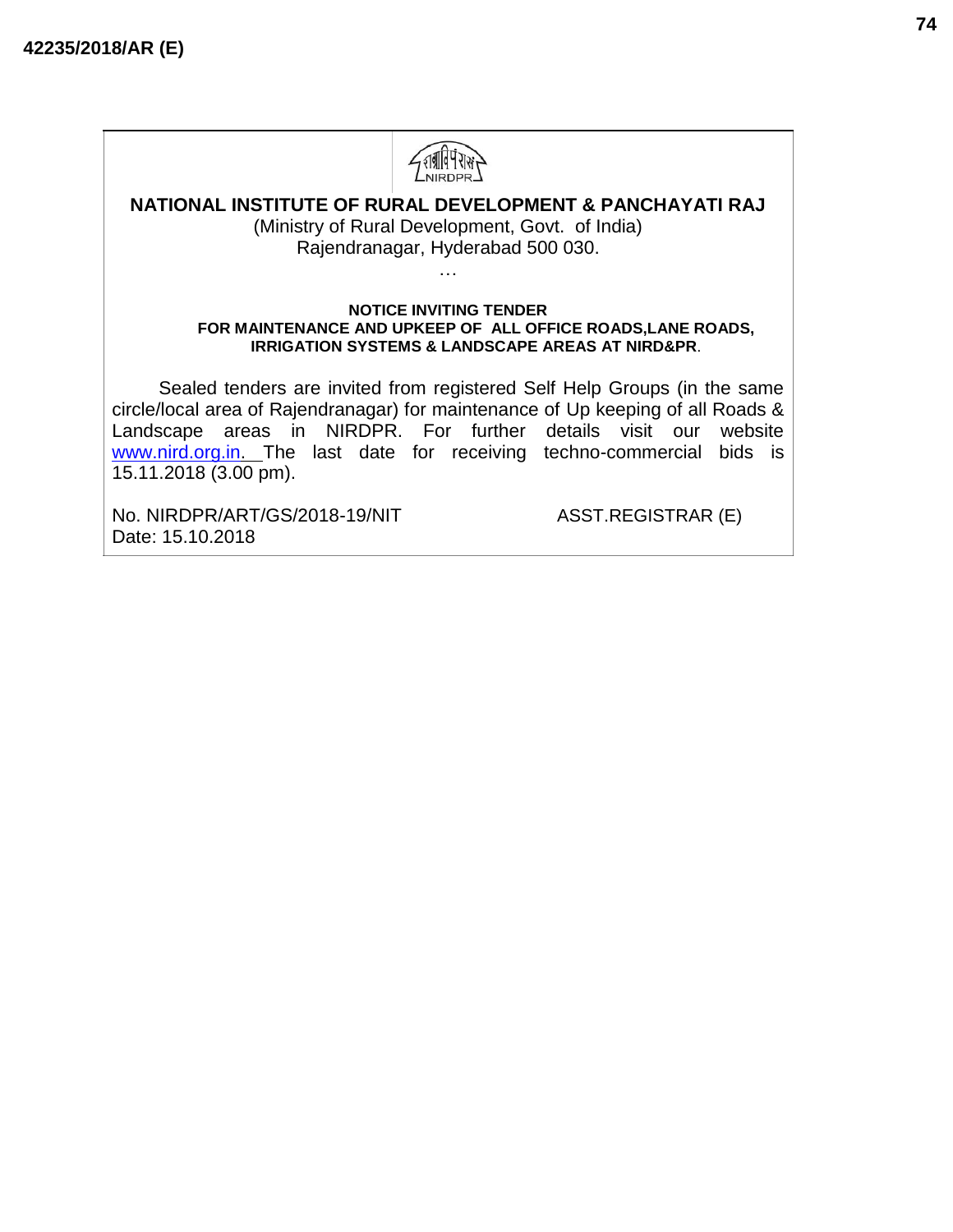

# **NATIONAL INSTITUTE OF RURAL DEVELOPMENT & PANCHAYATI RAJ**

(Ministry of Rural Development, Govt. of India) Rajendranagar, Hyderabad 500 030. …

# **TENDER NOTICE FOR MAINTENANCE OF UP KEEPING OF ALL OFFICE ROADS, LANE ROADS, IRRIGATION SYSTEMS & LANDSCAPE AREAS AT NIRD&PR**

# **TENDER FORM**

From:

To

The Asst. Registrar (E) National Institute of Rural Development & Panchayati Raj Rajendranagar, Hyderabad 500030.

#### **Sub: Tender for maintenance of Upkeep of All roads, Lane Roads, Irrigation systems & Landscape areas at NIRDPR**.

# **Scope of work:**

Maintenance and upkeep of approximately 8 kilometres roads of NIRDPR campus and gardens of lawns, hedges/boarders, flowering/ornamental shrubs, plants, trees, nursery works and cleaning, uprooting of grass, weeds, waste materials on the entire surroundings / open areas and maintenance of up keeping all office roads by lane roads in a spick and span condition for a period of 2 years.

- 1. Sweeping the roads, dumping the debris in specified locations instructed by concerned officer.
- 2. Maintenance of irrigation systems with regular flushing, sprinklers cleaning, quarterly acid treatment & removing of salt/dust from the irrigation lines.
- 3. Spreading and mixing with red soil manure, farm yard manure etc. for gardening works

2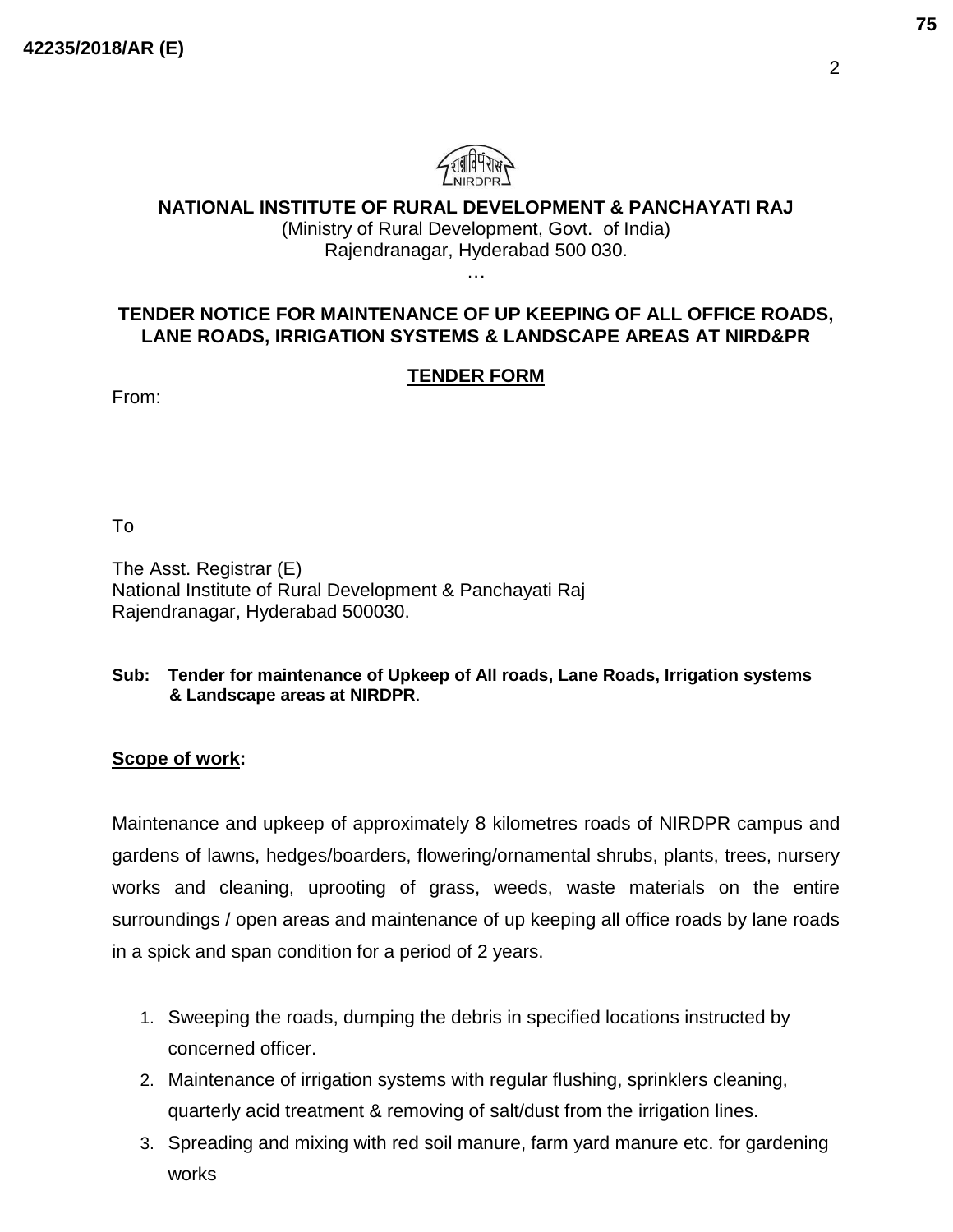- 4. Watering daily for lawns, plants, shrubs, hedges/boarders, and potted plants etc. complete.
- 5. Maintenance of hedges and edges.
- 6. Trimming of the plants as and when required.
- 7. Weeding on lawns, shrubs, beds, flowering beds and in the entire garden area.
- 8. Jungle clearance including uprooting weeds, grass and unwanted growth and its removal up to a lead of 100 meters. In the surroundings/ open place area.
- 9. Moving of lawns and keeping them very clean without single leave, weeds, stones and other waste materials and providing soil erosion control methods in garden area.
- 10. Undertaking of all necessary measures for plants protection and operation.
- 11. Top dressing with manure and fertilizers operations whenever required/ instructed.
- 12. Work relating to propagation of various plants in the nursery.
- 13. Maintenance of indoor potted pots.
- 14. Horticultural operations such as edging, hedging etc.
- 15. The workers deployed by the SHG should have knowledge and experience in similar field .
- 16. All the group members deployed by the SHG should be in proper uniform while on duty. The President of the SHG should supply the uniform with colour specifications and pattern approved by the NIRD&PR, to the members at his cost. It should be noted by the SHG that in case any of the member of the SHG are found to be on duty without the uniform, a penalty of Rs.50/- per worker will be imposed and the bill would be proportionately restricted.
- 17. The details of timings 8 hours per day of the SHG given below. However, they may be changed as per requirement from time to time:
	- 1. Monday to Saturday: 07.00 AM to 10.00 AM, 10 AM to 10:30 AM (Break),
		- i. 10.30AM to 12:30, 12:30 to 2:00 PM (Lunch), 02.00
		- ii. 2 PM to 05.00PM.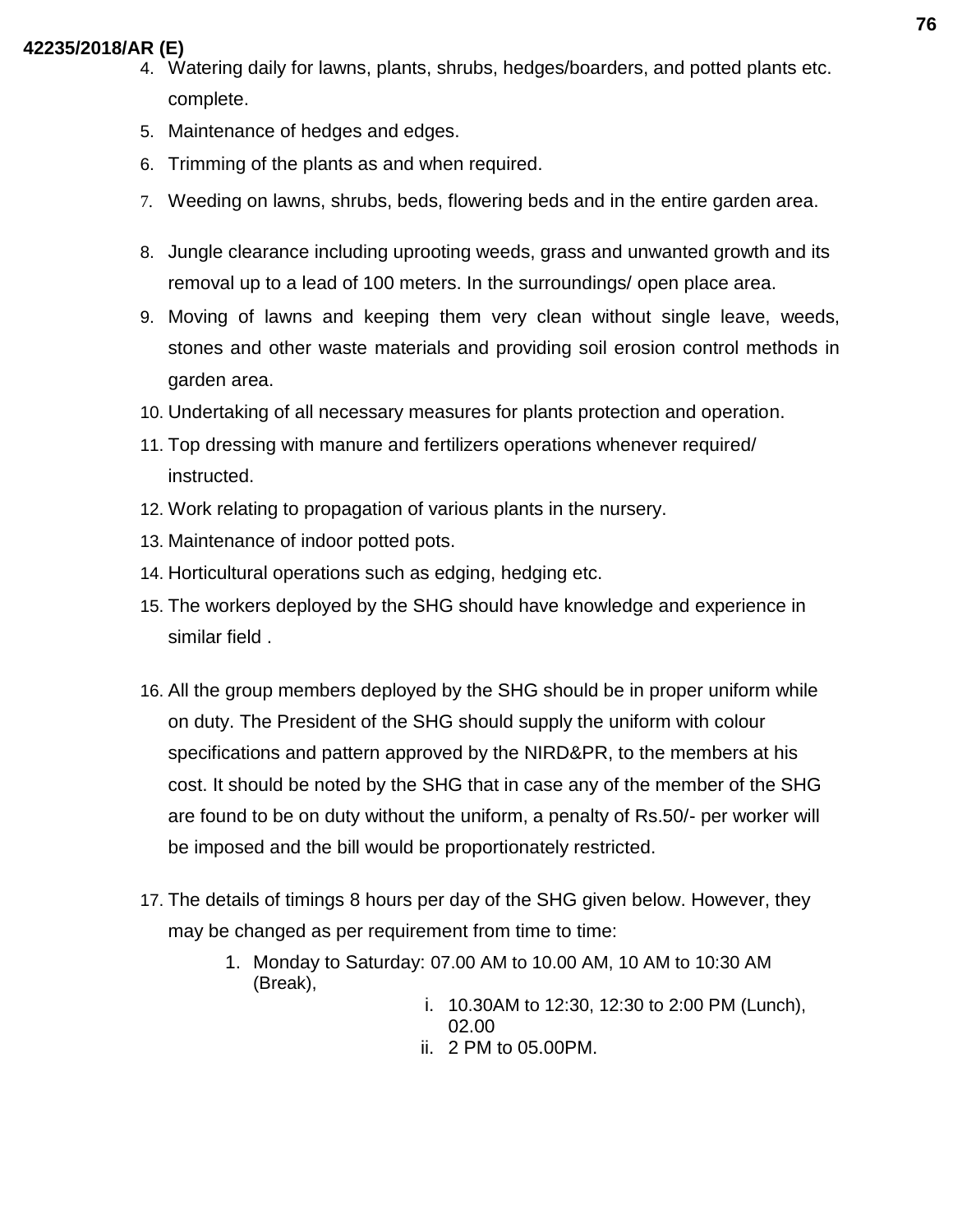18. The SHG should ensure that all their members are in position /duty place well before the scheduled timings and shall leave only after the closed timings, the members of the SHG must be polite and courteous in their behaviour at all times while on duty & SHG members has to keep a master card with them which will be signed by Garden Superintend.

# **ELIGIBILITY CRITIRIEA FOR QUALIFICATION OF SHG'S:**

- I. Sealed tenders are invited from the Self Help Groups should be registered in the same circle/local area of Rajendranagar, Hyderabad – 500 030.
- II. Self Help Groups consisting of less than 19 members are eligible.
- III. Photo ID proof of the SHG members with addresses and contact phone numbers.
- IV. Bank pass book of SHG with transaction entries for the last one year.
- V. Internal lending registers (Accounts Register).
- VI. Minutes of the group members meeting in last one year.
- VII. Regular repayment of bank loan taken, if any
- VIII. The self-help groups should be a reputed and having experience in the relevant IX. field.
	- X. Tender document can be downloaded from the website: [www.nird.org.in](http://www.nird.org.in/)
- XI. Annual turnover should be Rs 10 lakhs or more in last three (each) years.
- XII. SHG must be registered with EPF & ESI authorities.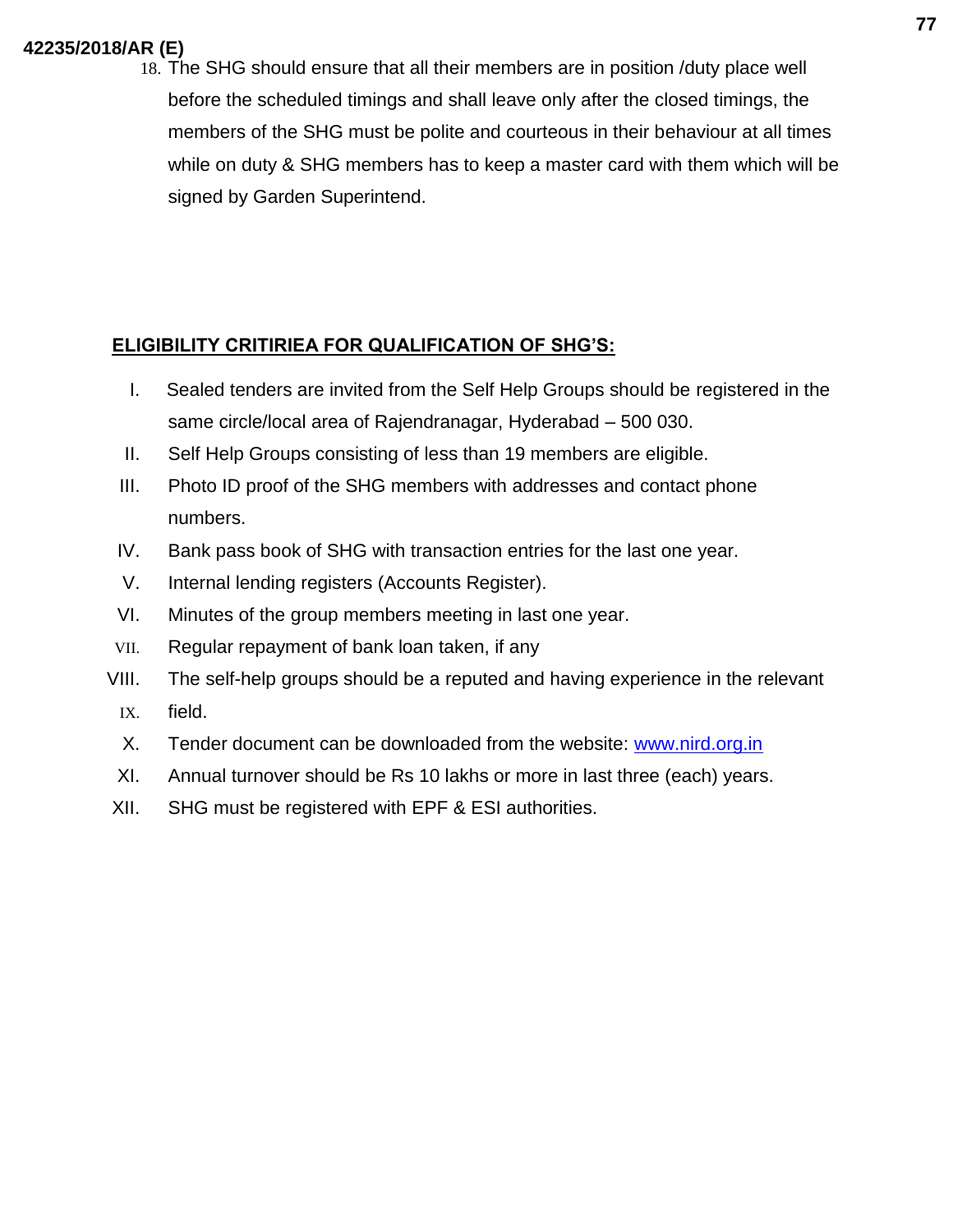#### **NATIONAL INSTITUTE OF RURAL DEVELOPMENT & PANCHAYATI RAJ**

(Ministry of Rural Development, Govt. of India) Rajendranagar, Hyderabad 500 030.

…

# **MAINTENANCE OF UPKEEP OF ALL OFFICE ROADS, LANE ROADS, IRRIGATION SYSTEMS & LANDSCAPE AREAS AT NIRD&PR**

## **PRICE BID**

I/We hereby quote our rates for maintenance of all office roads, lane roads, irrigation systems & landscape areas keeping in view the terms and conditions notified in the bid document:

| SI.<br>No. | <b>Details</b>           | Highly-<br><b>Skilled</b><br>(01)<br>members  <br>(A)<br>$less than \mid$<br>Min wage   than Min<br>(463) | Semi-<br>Skilled (4)<br>members<br>Cannot be (B) Cannot (C) Cannot<br>be less<br>wage (385) | <b>Un-Skilled</b><br>(14)<br>members<br>be less than<br>Min wage<br>(352) | Total( $A + B + C$ ) |
|------------|--------------------------|-----------------------------------------------------------------------------------------------------------|---------------------------------------------------------------------------------------------|---------------------------------------------------------------------------|----------------------|
| 1.         | Wage/day                 |                                                                                                           |                                                                                             |                                                                           |                      |
|            |                          |                                                                                                           |                                                                                             |                                                                           |                      |
| 2.         | Group profit             |                                                                                                           |                                                                                             |                                                                           |                      |
|            |                          |                                                                                                           |                                                                                             |                                                                           |                      |
| 3.         | <b>EPF</b>               |                                                                                                           |                                                                                             |                                                                           |                      |
|            | @13.00%&                 |                                                                                                           |                                                                                             |                                                                           |                      |
|            | ESI @ 4.75%              |                                                                                                           |                                                                                             |                                                                           |                      |
| 4.         | Subtotal: (1<br>$+2 + 3$ |                                                                                                           |                                                                                             |                                                                           |                      |
|            |                          |                                                                                                           |                                                                                             |                                                                           |                      |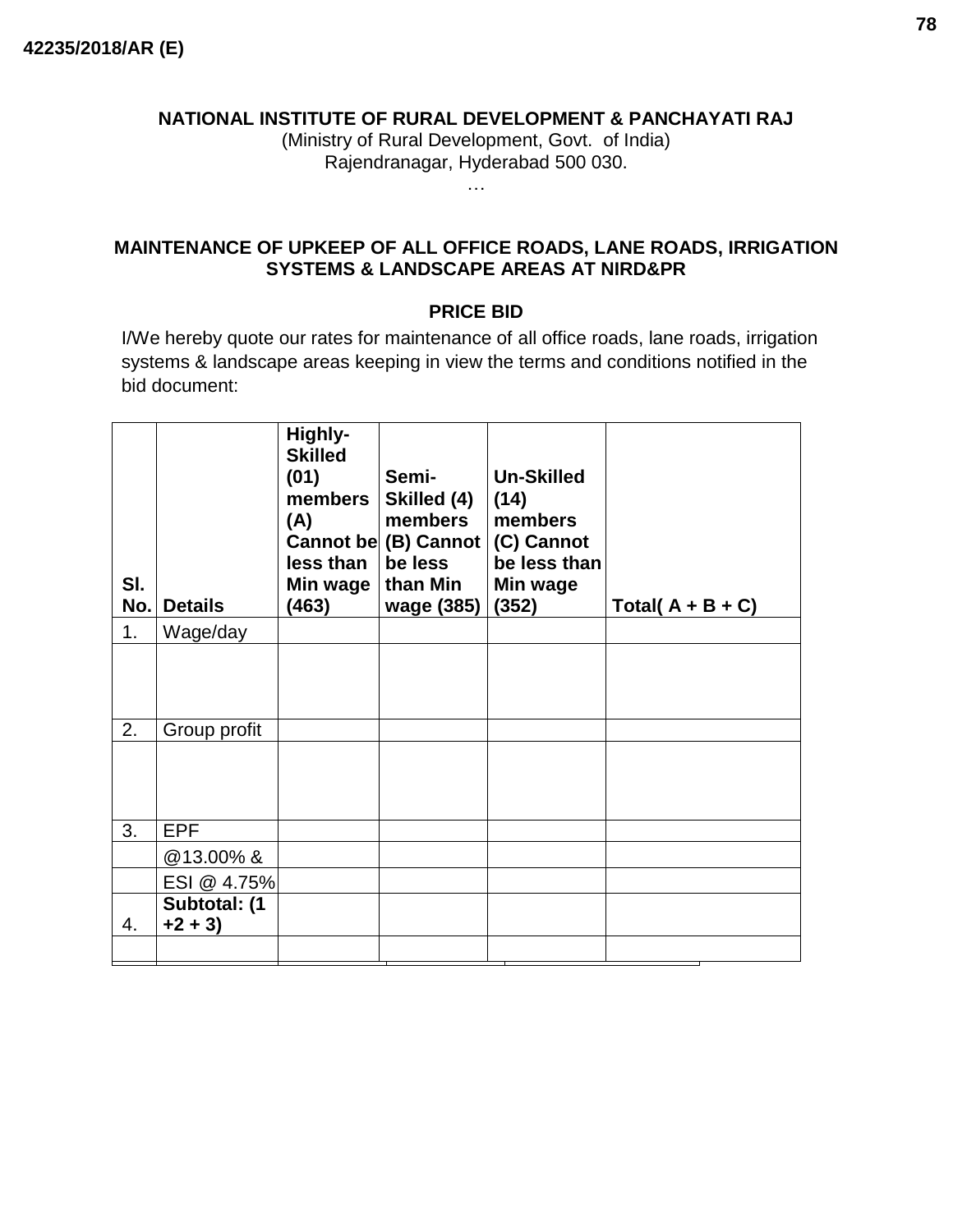The Group Profit should be quoted as a percentage (%) of the quoted wages of the Highly Skilled, Skilled and Semi-skilled categories. The figure of the percentage quoted will be added to quoted wage for the **Highly Skilled (A)** X members X 26 days + **Semi-skilled (B)** X members X 26 days + **Un-skilled (C)** X members X 26 days **+ cost of monthly consumables for determining the lowest bidder.**

In case of different quotes of L1 for wage and Group Profit or for a difference of quote between Highly Skilled,Semi-skilled and unskilled, the quote combination with least financial implication to the Institute will be considered as L1.

Employer's Contribution towards EPF (13.00%) /ESI (4.75%) will be released by NIRDPR only after submission of proof of remittance in the form of challans of the previous month indicating the same has been deposited into respective account of group members.

Seal and Signature of the Bidder

Date: Place:

| Signature of the Tenderer: Signature of the Tenderer: |  |
|-------------------------------------------------------|--|
|                                                       |  |
|                                                       |  |
| Seal: ___________                                     |  |
|                                                       |  |
|                                                       |  |
| Fax No. <u>__________________</u>                     |  |
| <b>ADDRESS:</b>                                       |  |

• **Note: The rates quoted shall be valid for a period of 2 year. However, in case prescribed wages are subsequently revised by the Ministry of Labour and Employment, Government of India, revision up to minimum wages and Variable Dearness Allowance will be allowed by the Institute, but no other charges like Group Profit will be allowed to enhance for this purpose.**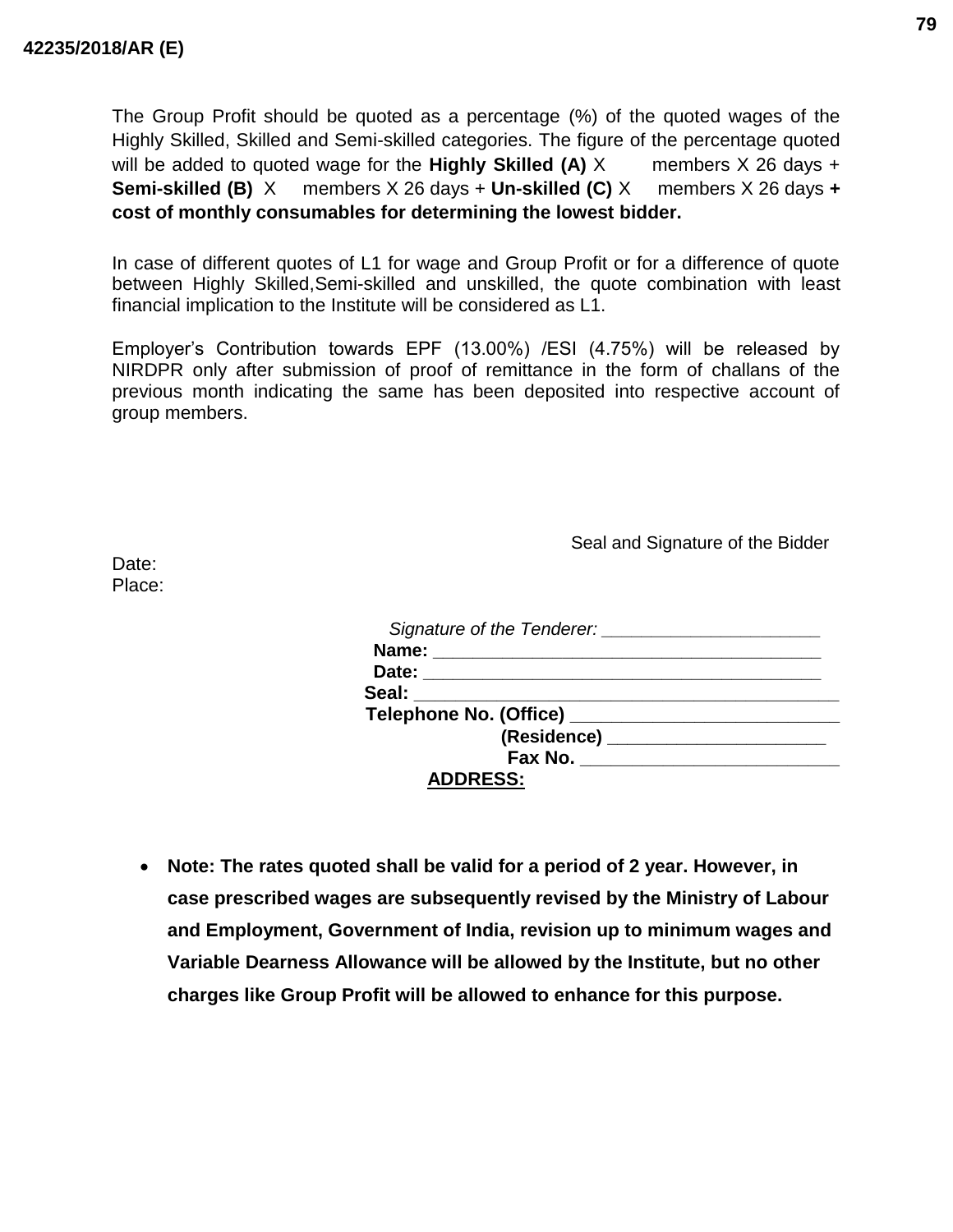# **TERMS & CONDITIONS**

#### **MAINTENANCE AND UPKEEP OF ALL OFFICE ROADS, LANE ROADS,IRRIGATION SYSTEMS & LANDSCAPE AREAS AT NIRD&PR**

# **WORKING AREAS AND DETAILS:-**

**MAINTENANCE AND UP-KEEPING ALL ROAD LANES, OFFICE ROADS, CAMPUS ROADS, JUBILLE PARK,ADMIN BUILDING, COMMUNITY HALL, OLD CAMPUS,WATER SUMP,VEHICLE SECTION,BEHIND LIBRARY BUILDING, WATER SUMP, SUB STATION, CANTEEN HEALTH CENTER, CRICKET GROUND, GUEST HOUSE, AUDITORIUM, RESIDENCIAL, NON-RESIDENTIAL QUARTERS & IRRIGATION SYSTEMS IN NIRD&PR CAMPUS.**

#### **GENERAL TERMS:**

- 1. Tenderer must submit all relevant documentary evidences as per required eligibility criteria.
- 2. The contract will be valid for Two year and no request for withdrawal /termination of the contract before the end of the contract period will be permitted.
- 3. Execution of the agreement within 14 days of the receipt of the letter of award of contract.
- 4. Commencement of the contract within 14 days of the signing of the agreement or as decided by the Institute.
- 5. To comply with all the terms and conditions of the letter of award of contract and agreement of contract.
- 6. In case of contract period is over, the tenderer should provide the services till finalization of the new tender or conclusion of the contract period whichever is later.
- 7. Tenders are not transferable.
- 8. Director General NIRD&PR reserves the right to accept or reject the tender(s) or cancel the entire tendering process without assigning any reasons whatsoever.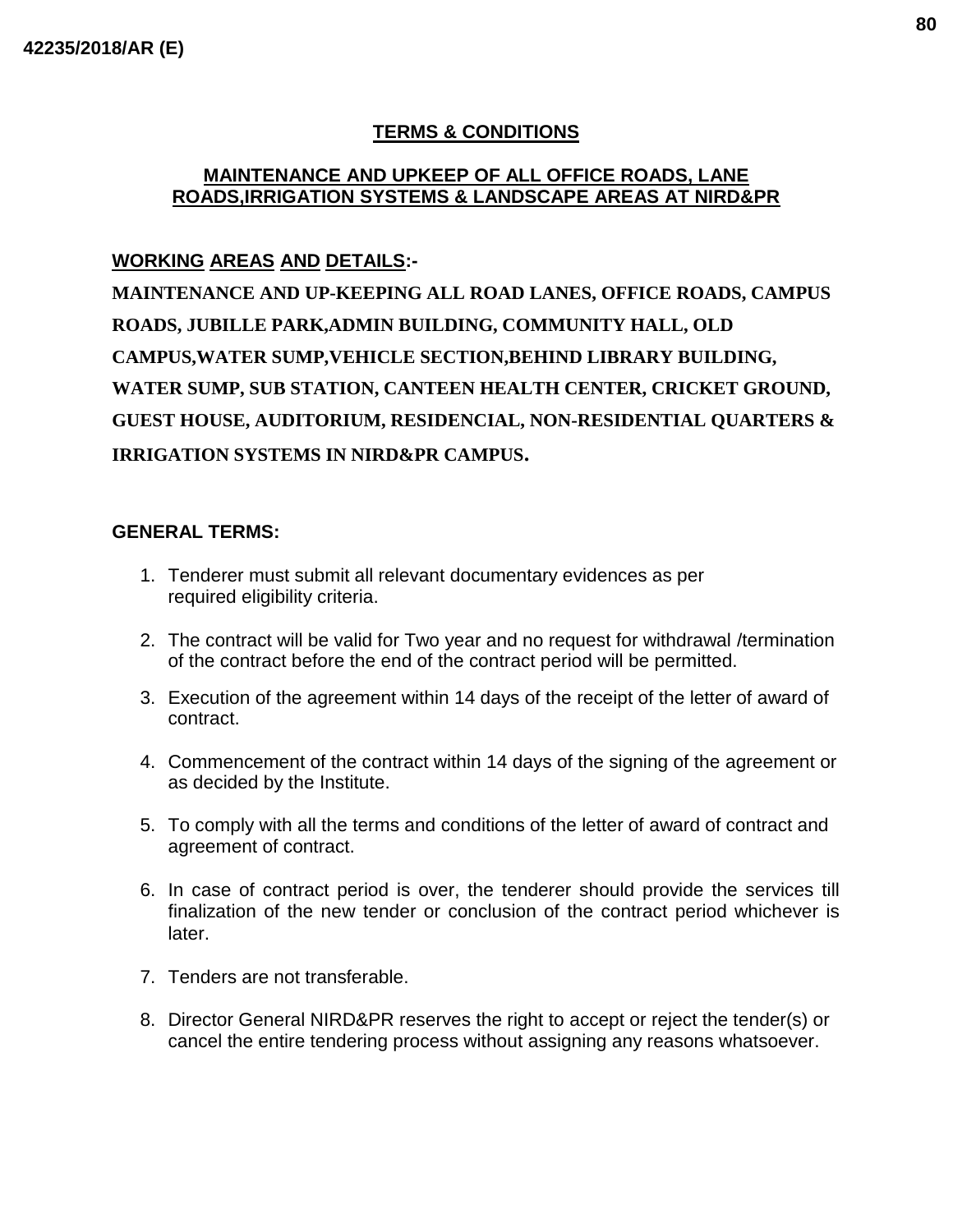9. **The rates quoted shall be valid for a period of 2 year. However, in case prescribed wages are subsequently revised by the Ministry of Labour and Employment, Government of India, revision up to minimum wages and Variable Dearness Allowance will be allowed by the Institute, but no other charges like Group Profit will be allowed to enhance for this purpose.**

10.MANPOWER Substitution and works to be carried out.

a) Highly Skilled: Operations of irrigation systems with their maintenance activities on day to day basis.

- b) Semi- Skilled: Technical activities like pruning, Spraying, Machine operations etc.
- c) Un Skilled: Cleaning of roads, Lifting of debris, Dried leafs & other assigned activities within the campus NIRDPR.
- 11)This invitation to bid is open to all bidders who are experienced in maintenance and up keeping of gardens & roads by lanes..
- 12)The bidders is advised to visit NIRD&PR, and surveys the site of works and its surroundings himself on his own responsibility,& obtain for all information that may be necessary for preparing the bid and entering into a contract.
- 13)The bidder is expected to examine carefully all instructions, conditions, forms, terms, specification and drawings in the bidding documents. Failure to comply with the requirements of bid submission will lead to disqualification.
- 14)Bids shall remain valid and open for acceptance for a period of 90 days after the date of bid opening.
- **15)**The bid shall be placed in a sealed envelope addressed to the Garden Superintend NIRDPR, Rajendranagar, and Hyderabad 500030. The following shall be written on the envelope **(MAINTENANCE & UPKEEP OF ALL OFFICE RAODS, LANE ROADS, IRRIGATION SYSTEMS & LANDSCAPE AREAS AT NIRD&PR).**
- 16)The institute will award the contract to the bidder who has offered the lowest evaluated bid price, provided further that the bidder has the capacity and resources to carry out the contract effectively and efficiently and provided further that the bid is in accordance with minimum wages payable to that category.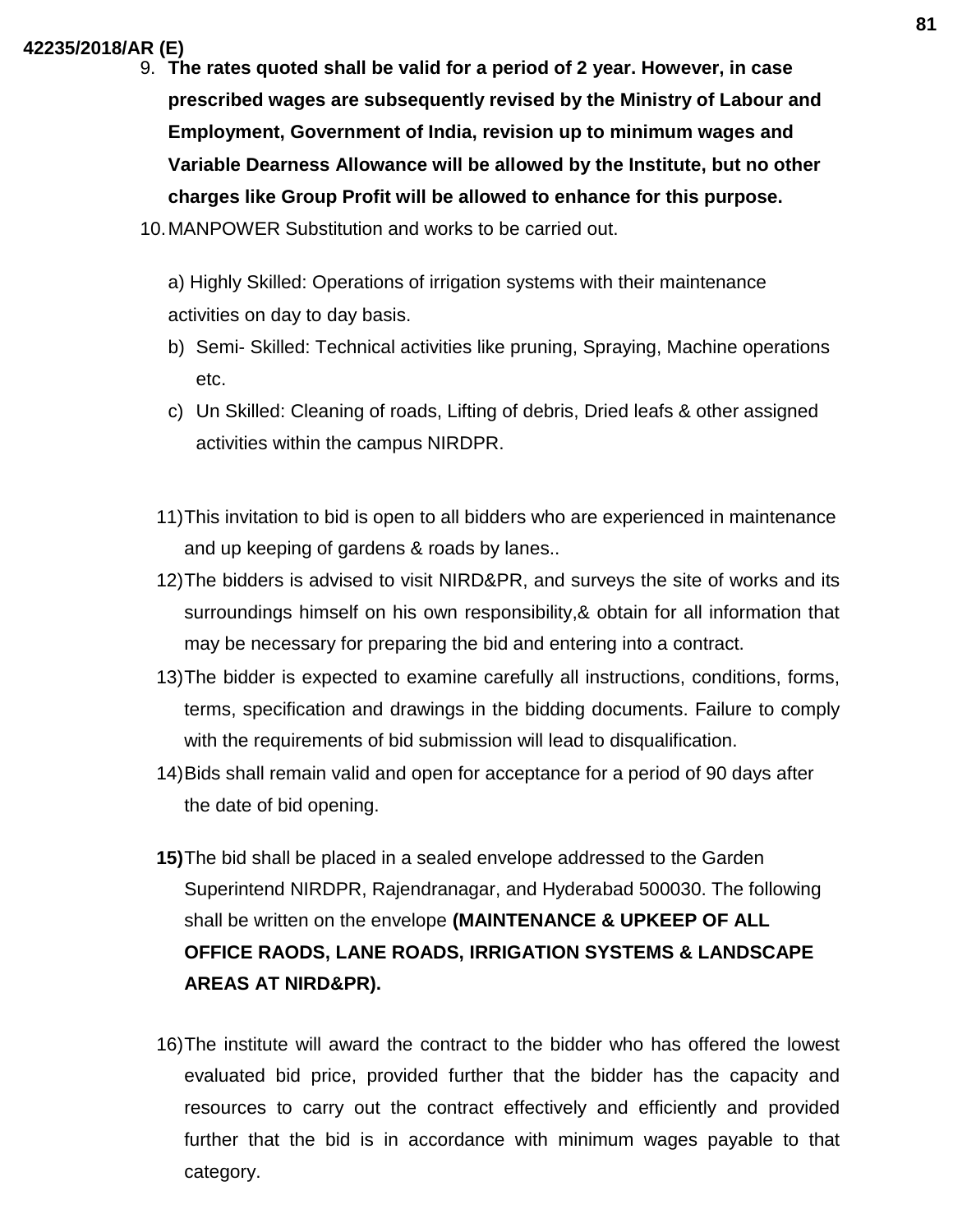- 17)The institute reserves the right to accept or reject any bid and to null the bidding process and reject all bids, at any time prior to award of contract without assigning any reasons. The decision of the Director General is final and binding.
- 18)Within 15 days of receipt of the letter of acceptance of bid, the successful bidder shall sign the agreement.
- 19)The Institute shall deduct from the running account bills, an amount of ten (10) per cent of the total value of each month bill as a Security Deposit till the contract period.
- 20)The Security Deposit (Less any amount due from the SHG to the institute) shall be returned to the SHG only on receipt of a certificate that there are no liabilities requiring clearance by the SHG from the Garden Superintend.
- 21)A Memo will be issued to the concerned SHG Group by concerned authority if any sort of unprofessional behaviour/consumption of liquor is found by the SHG member in any aspect of works during duty hours, which will be on record for the concern worker, if he behaves the same in future it will lead to termination for him from his duties.
- 22)In addition to already elaborated scope of work mentioned in this tender document, the SHG shall also be assigned the other works also & The SHG should ensure to promptly attend any other miscellaneous works as assigned by the Asst. Registrar (E) or any other NIRDPR authorities from time to time.
- 23)The SHG shall subject to any revisions of the contract, and with due care and diligence executed and maintain the work and provide all labour, including the supervision thereof and all other things, whether of a temporary far as the necessary for providing the same is specified in or is reasonably to be inferred from the contract.
- 24)The work shall be carried out in accordance with the direction of the Garden Superintend and the instructions as may be given by him from time to time.
- 25)The SHG should ensure the safety of their workers, during the course of work. If any worker is hurt or injured and met with any serious calamity, casuality, accident the payment of compensation to the workers rests with the SHG and NIRDPR will be free from all encumbrances, NIRD&PR will not be liable/responsible for any compensation what so ever in this regard.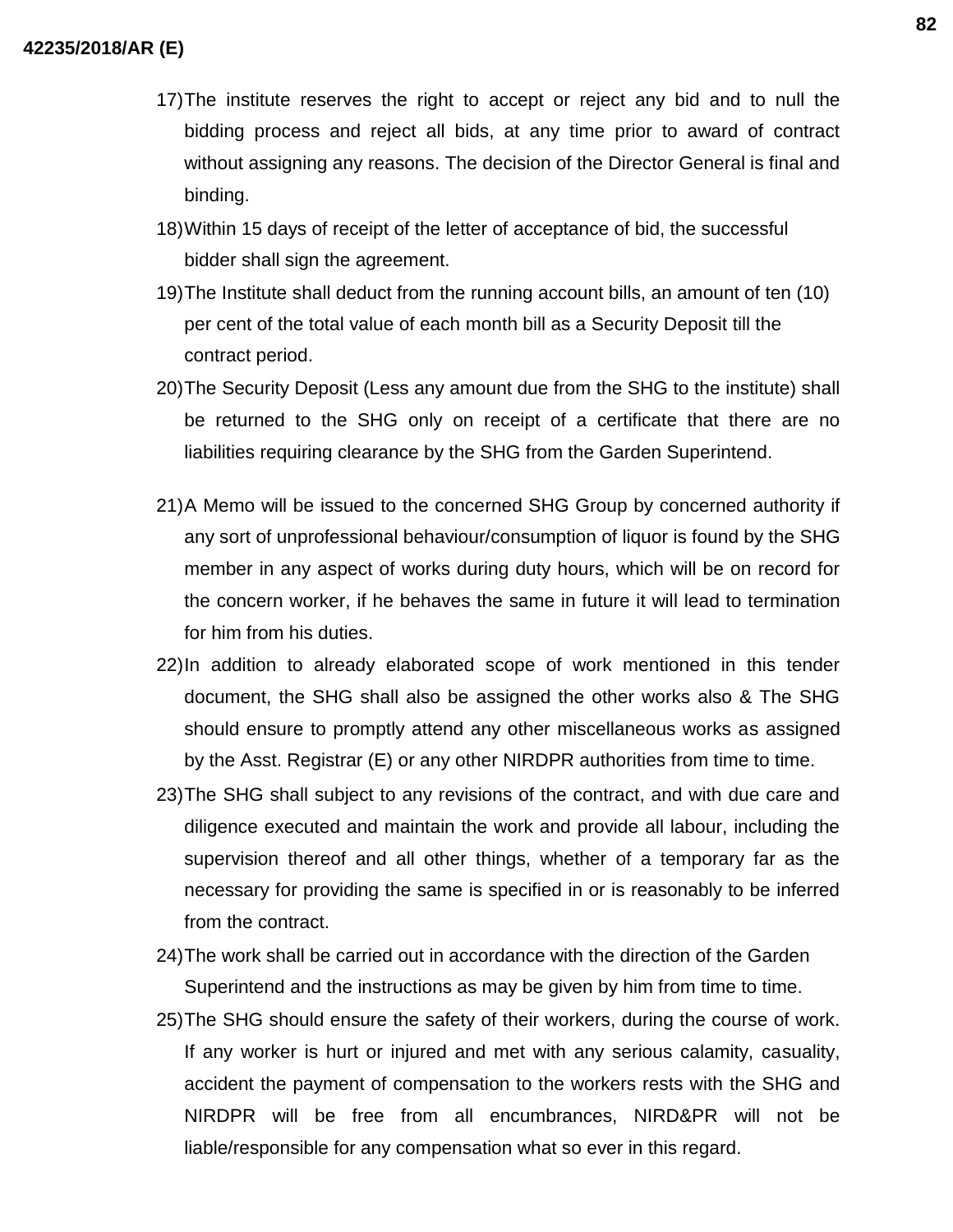- 26)The work has to be done with utmost care and the SHG should supervise, inspect and issue instructions to their workers for proper and efficient discharge of work.
- 27)It shall be the responsibility of the SHG to maintain the strength of man power as per agreement & the cost of the agreement will be borne by the SHG.
- 28)The NIRD&PR will provide the necessary materials like, good earth, chemical fertilizers, farm yard manure, pesticides, insecticides and water for maintenance of gardens free of cost.
- 29)NIRDPR will not pay any interest whatever on the security Deposit is deducting.
- 30) The NIRD&PR will provide all the tools and equipment like, crow bar, spade, sickles, khurpi iron baskets, brooms and wheel barrows etc. for proper maintenance from the date of commencement of work.
- 31)The SHG should provide honest, well behaved, experience and well versed with gardening, horticulture/ landscaping workmen and shall be approved by the NIRD&PR. The SHG shall not change the workmen employed / engaged by them frequently accept asked to do so, or on disciplinary or health conditions. The officer shall have to be intimated before any such change/ replacement is required.
- 32)The work has to be done with utmost care and diligence. Proper care has to be taken by the SHG and their members to upkeep of the lawns, gardens, plants etc. and these are should be kept in a perfect condition. Special care has to be taken to see that no damage is caused in lawns, gardens, plants etc. Any damage is caused due to negligence of SHG workers, the officer-in-charge will assess the loss incurred on it and appropriate amount will be recovered from their SHG monthly bill. Similarly, any damage caused to structures, GI pipes, electrical fittings/ sanitary lines etc. due to wrong handling or carelessness of their workers, the SHG should get it repaired/ replaced them at their cost or the value of such damages will be recovered from there bill. The decision of the Garden Superintend in this connection is final and binding on the SHG.
- 33)The SHG is primarily responsible for proper day to day maintenance work and their labour and also the charges payable thereof the workers engaged by the SHG hereby undertake to take care of their services, conditions including the fringe benefits, minimum wages as prescribed by the Labour Department. The workers employed on the work by the SHG will be made under the whole and sole control of the management of the SHG and for all purposes; they will be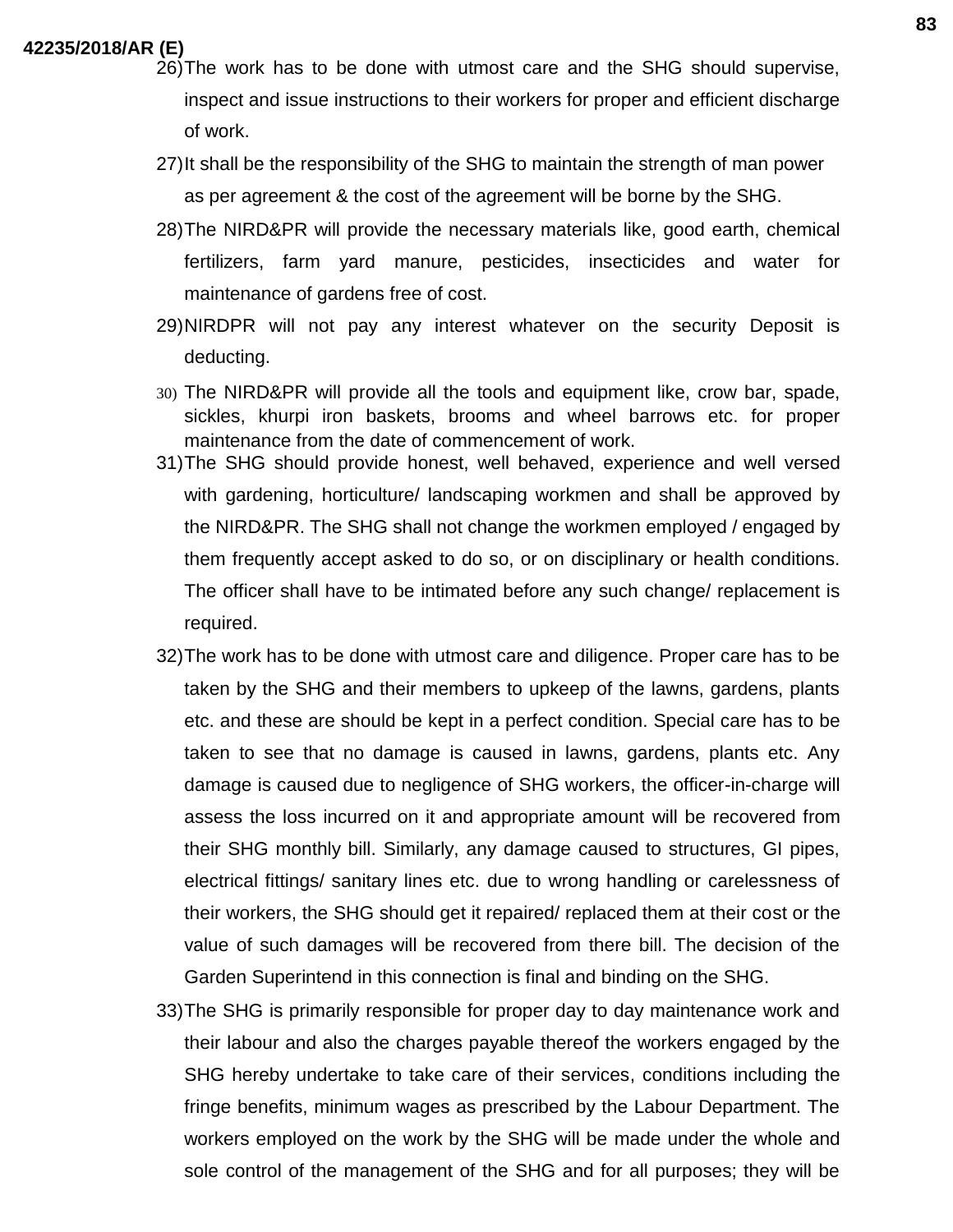- the employees of the SHG. NIRD&PR is not liable for anything with regard to minimum wages of labour as per existing rules.
- 34)The contract is initially valid for a period of Two (2) years from the date of order to commence of work. However, the work will be on trial basis for the first one month. In case, the work is found satisfactory during the trial period, the contract will continue till the completion period of 2 years reckoned from the date of commencement.
- 35)If the services are found to be unsatisfactory, then The Director General shall have the right to terminate the SHG after giving one month's notice.
- 36)The SHG or their representative should report daily to the Garden Superintend and produce a book for taking day-to-day instructions. The SHG or their representatives should always be available in working time at the site.
- 37)In the event of SHG's failure to perform the required job or part thereof, NIRD shall have the right to make alternative arrangements on payment of cash and the amount so spent will be recovered from the SHG bill.
- 38)Except where otherwise provided in the contract, all questions and disputes relating to the meaning of any the clauses of this contract and as to the quality of workmanship or as to any other question, claims, right matter or thing whatsoever, in any way arising out of or relating to the contract or the excavation/ maintenance or failure to executive the same, whether arising during the progress of the contract or after the completion, termination, or abandonment thereof shall be referred to the sole arbitration of the person appointed solely by the Director General, NIRD&PR. The award of the arbitrator shall be final and binding on all the parties to the contract. Subject as aforesaid, the provision of the Arbitration Act, 1940 or statutory modification or enactment thereof and the Rules made there under and for the time being in force shall apply to the arbitration proceedings under this clause.

39)Income Tax (TDS) will be deducted as applicable from the monthly bills.

- 40)The members engaged by the SHG to work within the premises of NIRD&PR under this contract shall not indulge in any subversive activity prejudicial to the interest of NIRD&PR.
- 41)The SHG shall maintain an observation register and shall be the responsibility of the SHG to attend to the observations recorded therein within 72 hours to the full satisfaction of the Garden Superintend.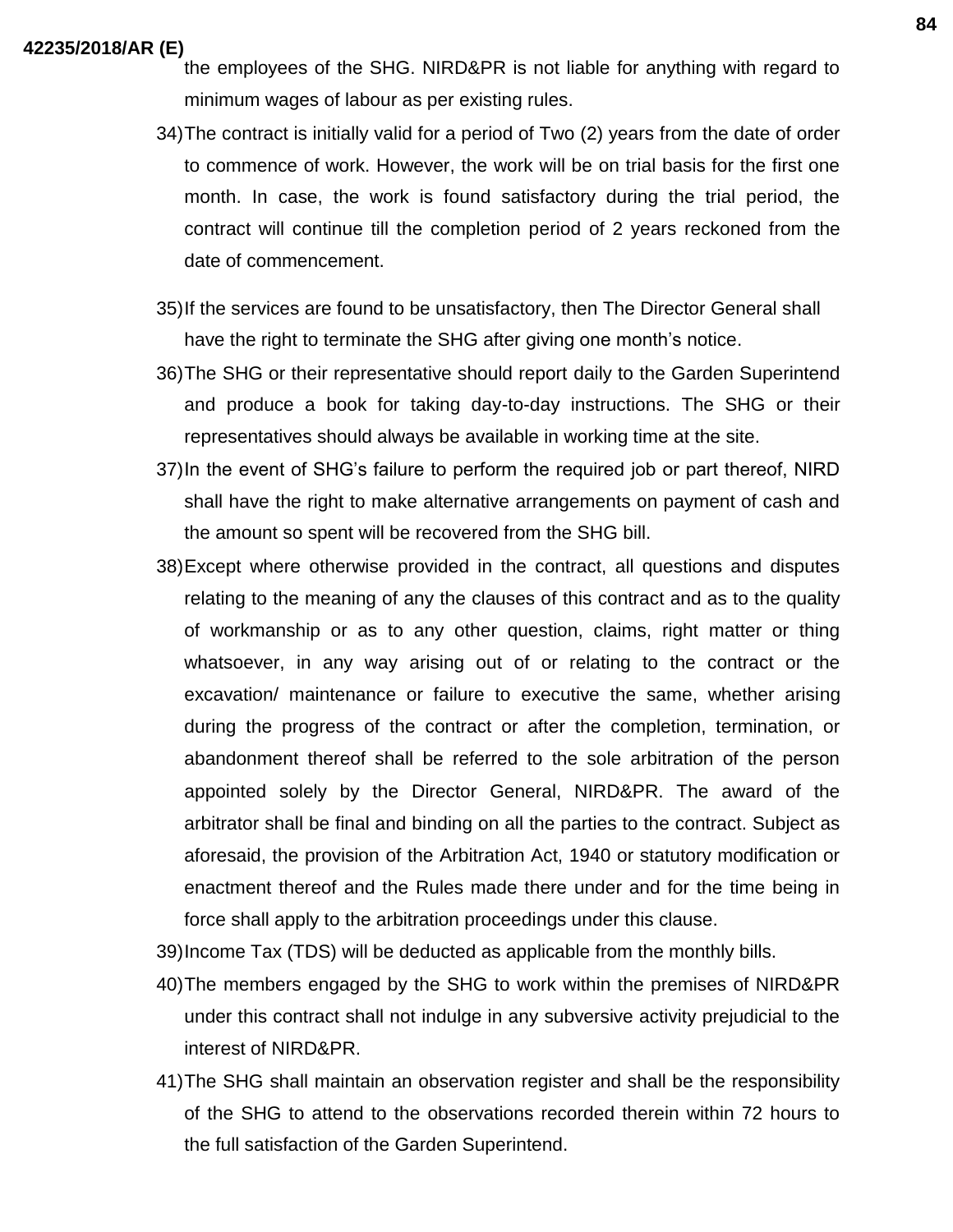42)The SHG shall provide all necessary superintendence during the execution / maintenance of the works and as long thereafter as may be necessary for the proper fulfilling of their SHG obligations under the contract. The SHG or a competent and authorized agent or representative of the SHG approved of in

a. writing by the Garden Superintend which approval may at any time be withdrawn is to be constantly on the works and shall give his whose time to time superintendence of the same.

43)The SHG shall provide and employ sufficient number of qualified workers as per scope of work:

- a. Such Highly-skilled, semi-skilled and unskilled labourers are necessary for the proper and timely execution/ maintenance of the works as referred in technical specifications.
- 44)The Garden Superintend be a liberty to object and require the SHG to remove forthwith from the works any person employed by the SHG in or about the execution/ maintenance of the works, who in the opinion of the Garden Superintend, misconduct himself, or so removed from the works shall be replaced as soon as possible by a competent, or negligent in the proper performance of his duties. Any person so removed from the works shall be replaced as soon as possible by the competent substitute approved by the Garden Superintend.
- 45)It shall be accepted as an inseparable part of the contract that in manner regarding workmanship, materials, removal of improper work, interpretation of the SHG / drawings aid contract specifications, mode of procedure and the carrying out of the work, decision of the Garden Superintend which shall be given in writing, shall be binding on the SHG.

46)Maintenance Certificate:

- a. No certificate other than the maintenance shall be deemed to constitute approval of the works.
- b. The contract shall not be considered as completed until a maintenance certificate shall have been signed by the Garden Superintend stating that works have been completed and maintained to his satisfaction. The maintenance certificate shall be given by Garden Superintend within twenty eight days after the expiration of the period, shall have been completed to the satisfaction and full effect shall be given to their clause,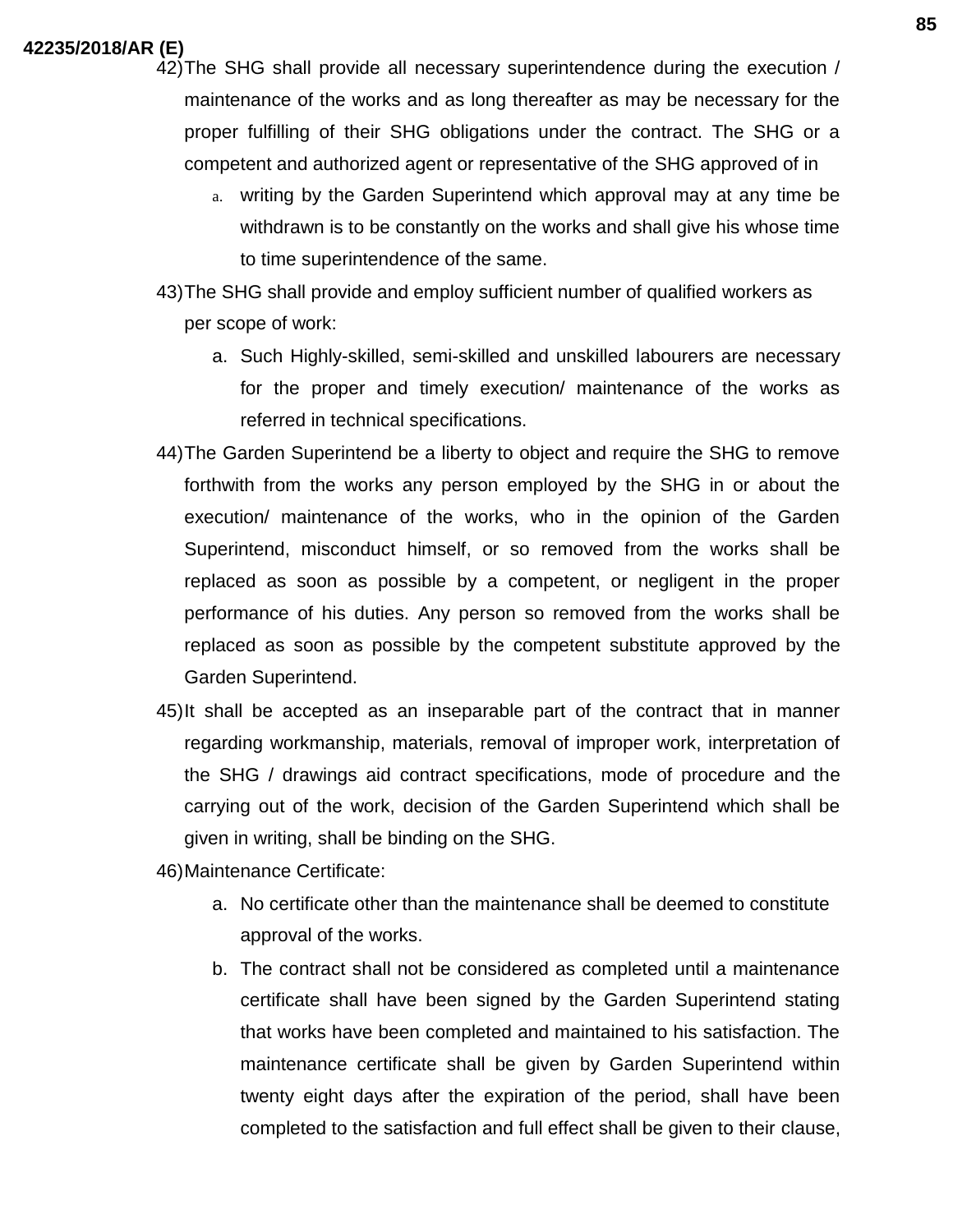notwithstanding any previous entry or works or the taking possession working or using thereof or any part thereof.

- 50. Payment:
	- i. All interim payments shall be treated as advance payment. All payments will be made through RTGS/PFMS. Statutory deductions will be made from such bills.
	- ii. For interim/monthly payments, the SHG shall submit their bills for work accomplished and measured to the Garden Superintend. The Garden Superintend shall thereafter verify the claims in the bills for work and forward to the Garden Superintend for pass and payment.
	- iii. Income tax @ 2% will be recovered from each bill.
- 51.For default by SHG: If the SHG shall become bankrupt or has receiving order made against him or shall present their position in bankruptcy, or shall make an arrangement with or assignment in favour of their creditors, or shall agree to carry out the contract under a committee of inspection of their creditors, or being a corporation, shall go into liquidation or if the SHG shall assign the contract, without the consent in writing of the employer first obtained or shall be an execution/ maintenance levied on their goods or if he has (a) abandoned the SHG, or (b) without reasonable excuse has failed to commence the works or has suspended the progress of the works for 28 days after received from the Garden Superintend a written notice to proceed or (c) has failed to remove materials from the site for twenty eight days after receiving from the Garden Superintend a written notice that the said material has been rejected by Garden Superintend or
	- a. Despite previous warnings by the Garden Superintend in writing, is not executing the works and achieving the progress of is persistently or flagrantly neglecting to carry out his obligations under the contract. (e) has to the determent of good workmanship or in defiance of the Garden Superintend instructions to the SHG, sublet any part of the contract, then the Director
	- b. General, NIRD&PR may terminate this contract after giving fourteen days' notice in writing to the SHG.
- 52.If the SHG is not entitled to any other payment except the amount / rate mentioned in the Rate Schedule for any purpose including fulfillment of statutory obligations concerned service conditions of their workers, which shall be entirely their responsibility and at their cost.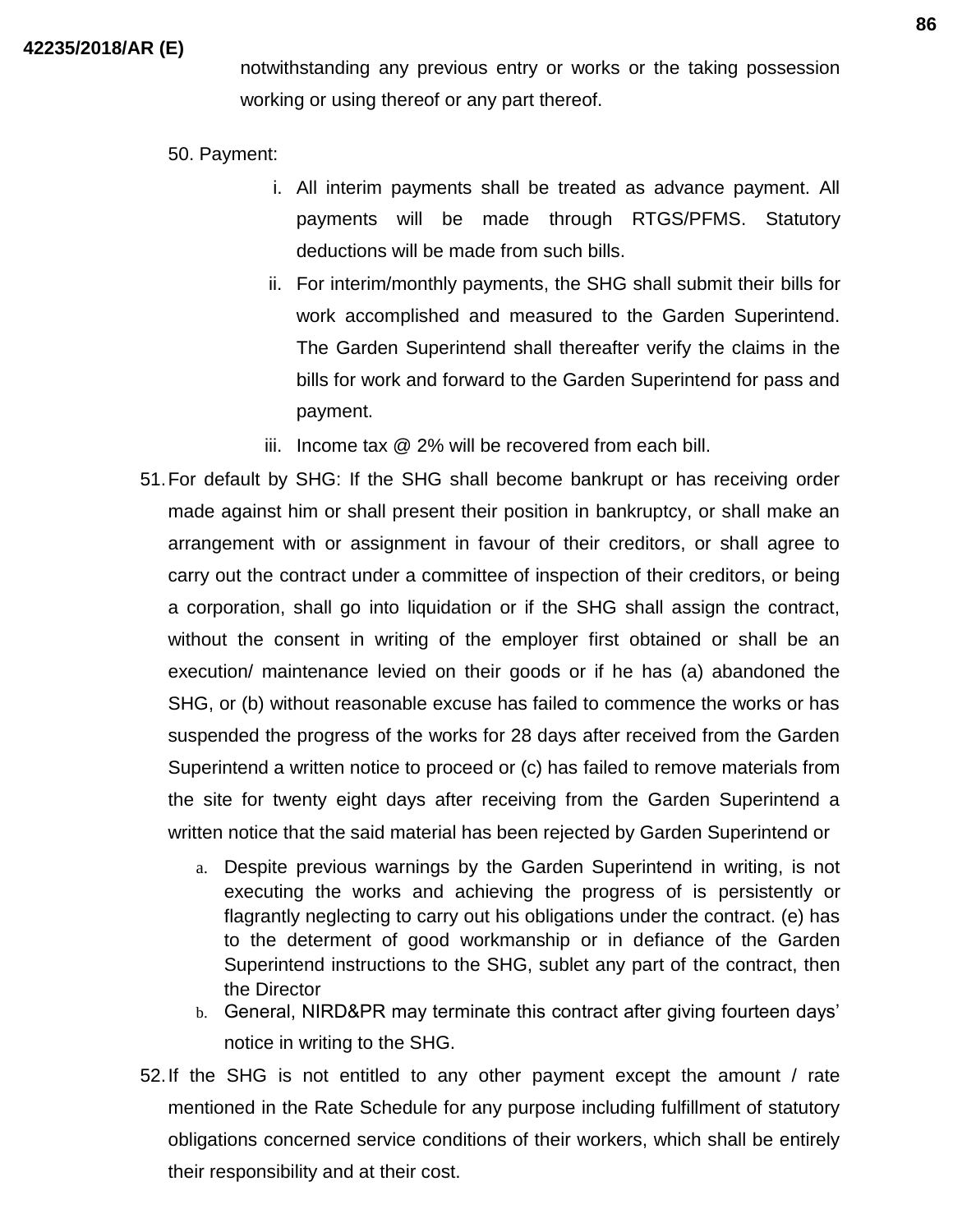- 53.The SHG's should have members with experience in horticulture works such in the field will be encouraged.
- 54.Newly formed SHGs will not be insisted for the PF/ESI registration. However, on award of contract, they shall do such registration at the earliest and as per law.
- 55.In case the work is found satisfactory during the one year of AMC period the contract may be considered for another one year with the same terms and conditions, after obtaining approval from the competent authority.

#### **GARDEN SUPERINTEND NIRD&PR: RAJENDRANAGAR: HYDERABAD**